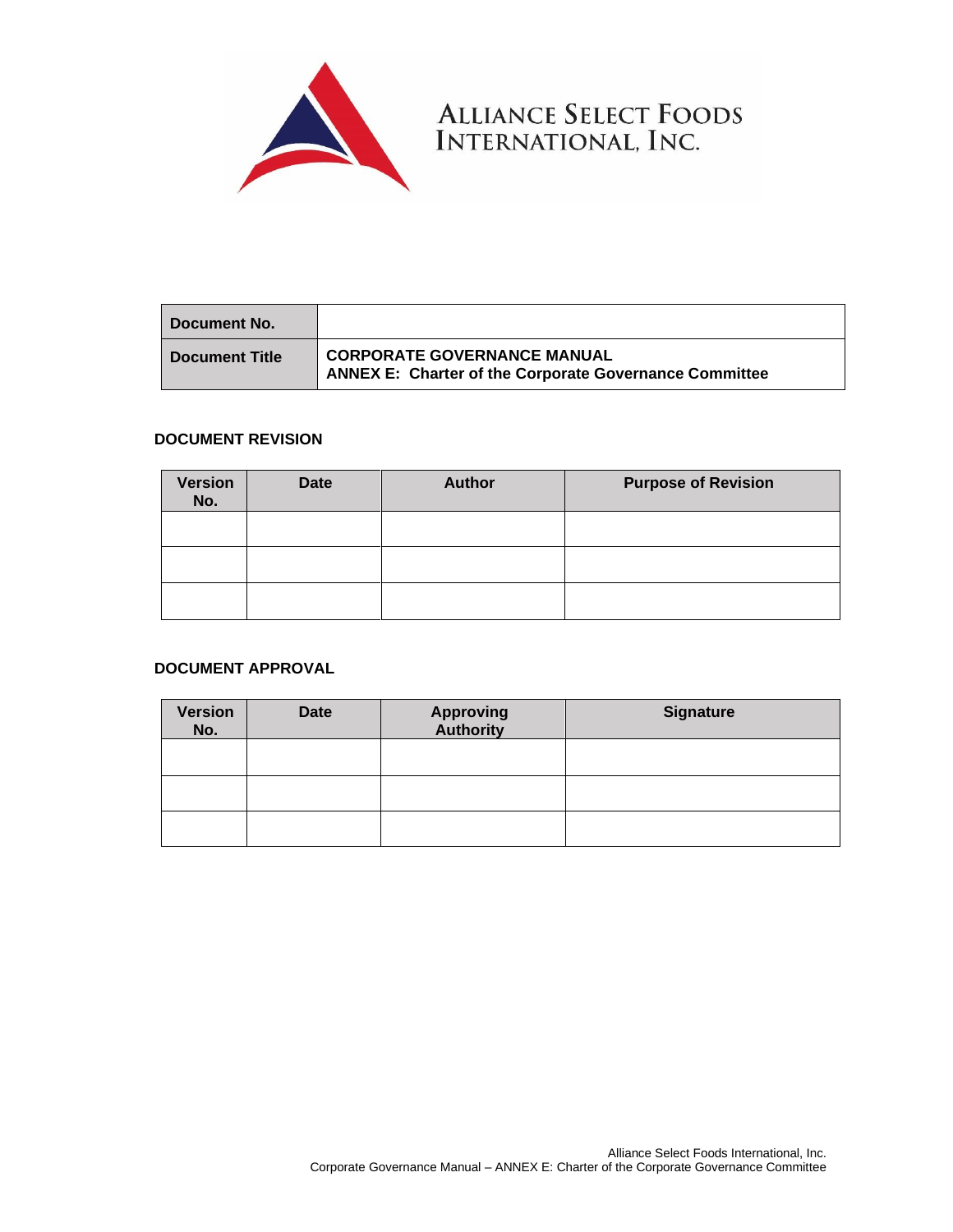

# **TABLE OF CONTENTS**

| L.  | Introduction                                     | 3  |
|-----|--------------------------------------------------|----|
| Ш.  | Purposes, Authority, Duties and Responsibilities | 3  |
| Ш.  | Composition                                      | 6  |
| IV. | <b>Committee Procedures</b>                      | 7  |
| V.  | <b>Remuneration of Members</b>                   | 9  |
| VI. | Amendment                                        | 10 |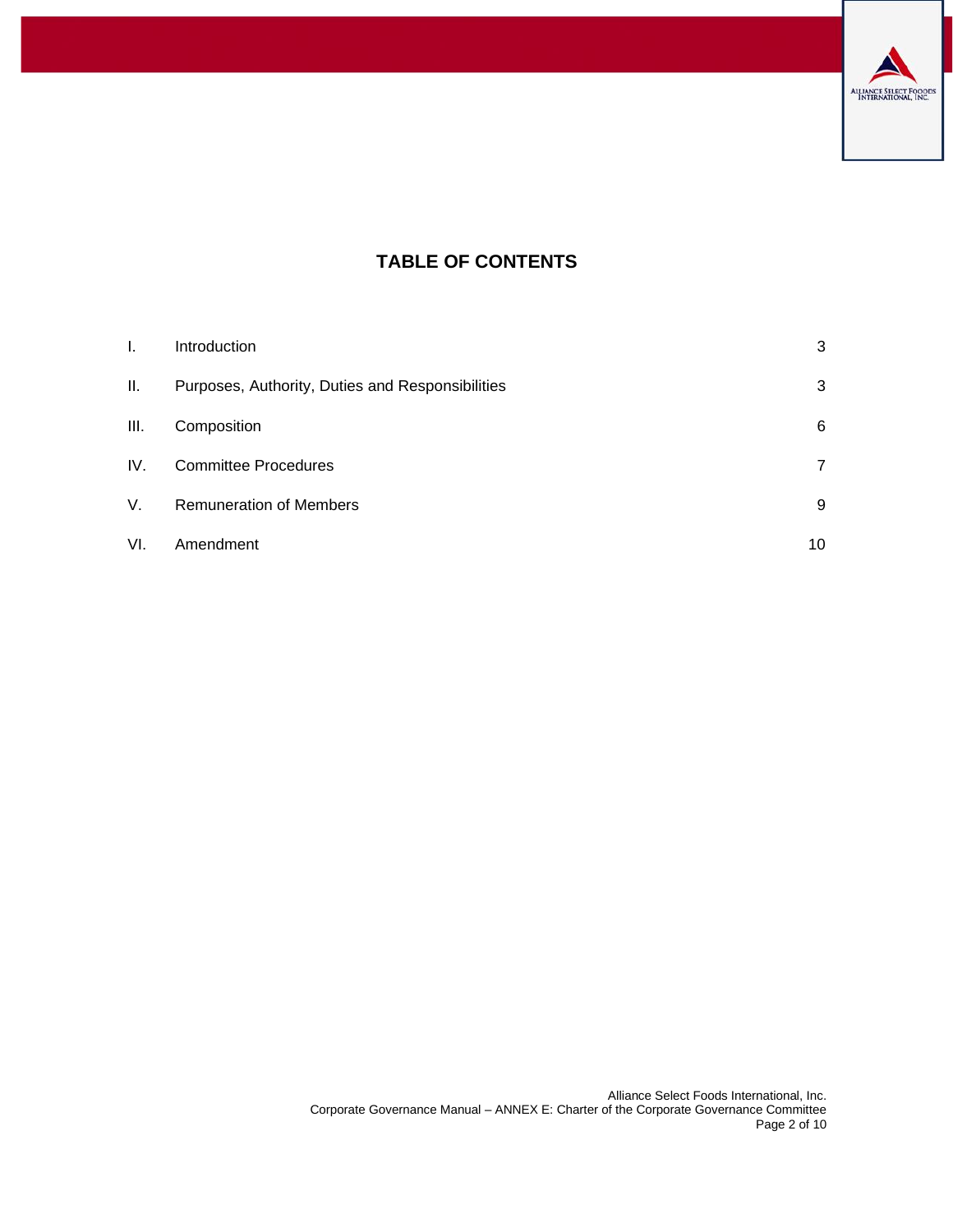

**2017 CG Manual Annex "E"**

# **CHARTER OF THE CORPORATE GOVERNANCE COMMITTEE**

# **OF**

# **ALLIANCE SELECT FOODS INTERNATIONAL, INC.**

# <span id="page-2-0"></span>**I. Introduction**

This Charter of the Corporate Governance Committee (the "Committee") of **ALLIANCE SELECT FOODS INTERNATIONAL, INC**. (the "Company") sets forth the Committee's purposes, authority, duties and responsibilities, structure and procedures, which shall guide the Committee as prescribed by the Company's 2017 Corporate Governance Manual (the "2017 CG Manual").

Consistent with Corporate Governance best practices as set forth in the Code of Corporate Governance for Publicly Listed Companies<sup>1</sup> (the "CG Code"), in addition to its Corporate Governance functions, duties and responsibilities, the Committee will further act as, and undertake the duties, functions and responsibilities of, the **Nominations Committee** and the **Compensation Committee.**

The Committee shall conduct an annual review and assessment of this Charter, and recommend to the Company's Board of Directors (the "Board") revisions, as it may deem necessary and beneficial to the efficient performance of its functions.

# <span id="page-2-1"></span>**II. Purposes, Authority, Duties and Responsibilities**

#### **1. Purposes**

# **A. Corporate Governance**

The purpose of the Committee is to assist the Board in performing the corporate governance duties as required under the Company's 2017 CG Manual, the CG Code and the relevant regulations of the Philippine Stock Exchange (PSE).

<sup>1</sup> SEC Memorandum Circular No. 19, Series of 2016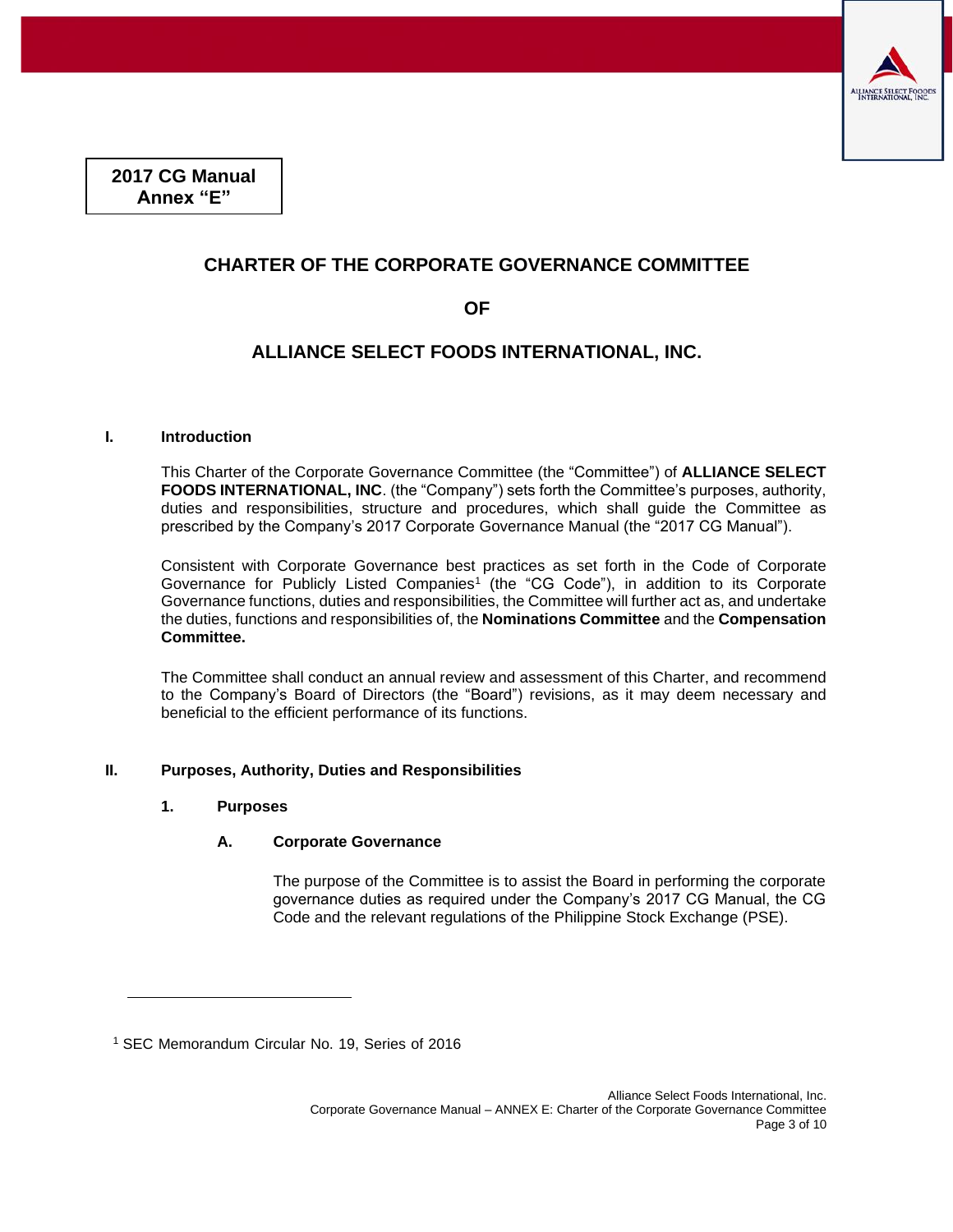

# **B. Nomination**

The Committee will assist the Board in dealing with matters relating to the election and removal of directors, the formulation of the nomination policy for the Board's consideration, and to implement the approved nomination policy.

# **C. Compensation**

The Committee will assist the Board in the establishment of a formal and transparent procedure for recommending the appropriate remuneration of directors consistent with Corporation Code and officers (Vice President and above, as per the Company's By-Laws) of the Company to ensure that their compensation is consistent with the Company's financial strategy, sound risk culture as well as the business environment in which it operates.

# **2. Authority**

- 2.1 The Committee shall report directly to the Board on its decision or recommendation.
- 2.2 The Committee may require Management to provide it with such corporate records and other documents as may be necessary or appropriate for the Committee to discharge its functions effectively.
- 2.3 The Committee is authorized to obtain external legal and other independent professional firms with relevant experience and expertise, to assist and advise the Committee on matters it considers necessary. The Committee shall in consultation with the Board have authority to approve all reasonable related fees and terms of engagement of the external advisers/consultants, which fees shall be borne by the Company.

#### **3. Duties and Responsibilities**

#### **3.1 Corporate Governance**

The Committee is tasked with ensuring compliance with and proper observance of the corporate governance principles and practices. It has the following duties and functions, among others:

a. Oversee the implementation of the corporate governance framework and periodically reviews the said framework to ensure that it remains appropriate in light of material changes to the Company's size, complexity and business strategy, as well as its business and regulatory environments;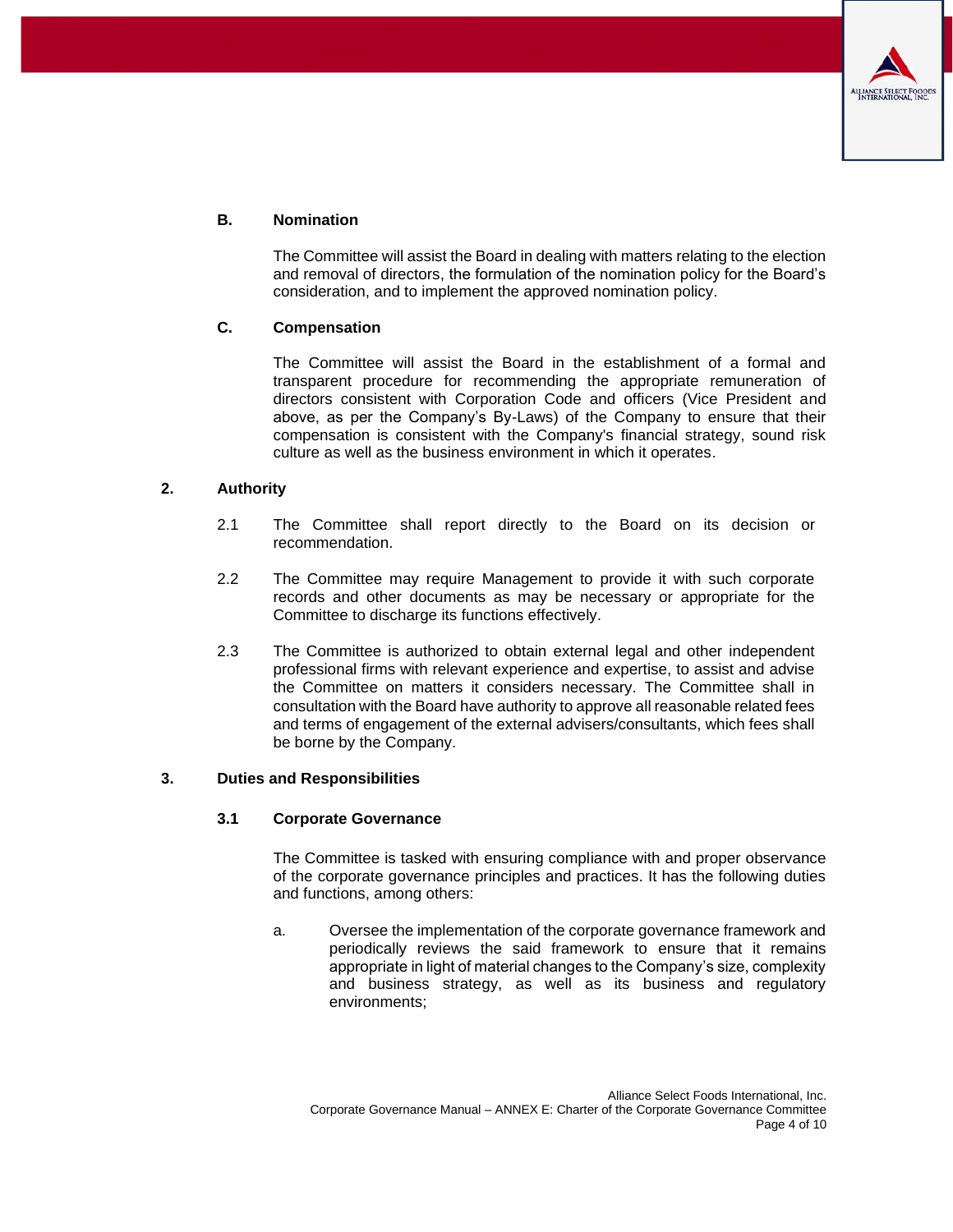

- b. Oversee the periodic performance evaluation of the Board and its committees as well as the officers of the Company as defined in the By-Laws, and conducts an annual self-evaluation of its performance;
- c. Ensure that the results of the Board evaluation are shared, discussed, and that concrete action plans are developed and implemented to address the identified areas for improvement;
- d. Recommend continuing education/training programs for directors, assignment of tasks/projects to board committees, succession plan for the board members and senior officers, and remuneration packages for corporate and individual performance;
- e. Adopt corporate governance policies and ensures that these are reviewed and updated regularly, and consistently implemented in form and substance;
- f. Propose and plan relevant trainings for the members of the Board.

#### **3.2. Nomination**

The functions, duties and responsibilities of the Committee, acting as the Nominations Committee, include among others:

- a. To determine and develop a nomination process and define the general profile of a Director in accordance with the Board Diversity Policy;
- b. To identify the candidates suitably qualified to become a Director and prepare a final list of candidates for the consideration of the shareholders for election to as director.
- c. To provide the Board and the shareholders sufficient biographical details of the nominated candidates to enable them to make an informed decision on the selection of individuals nominated as director;
- d. To make recommendations on the election of directors and on succession planning for the Executive Directors and/or the Chief Executive Officer;
- e. To make such reports and disclosures as appropriate regarding the Committee process and review, including an explanation on the fitness of the nominees included in the final list of candidates;
- f. As much as practicable, to conform to any requirement, direction and regulation that may from time to time be prescribed by the Board or imposed by the concerned regulatory authorities;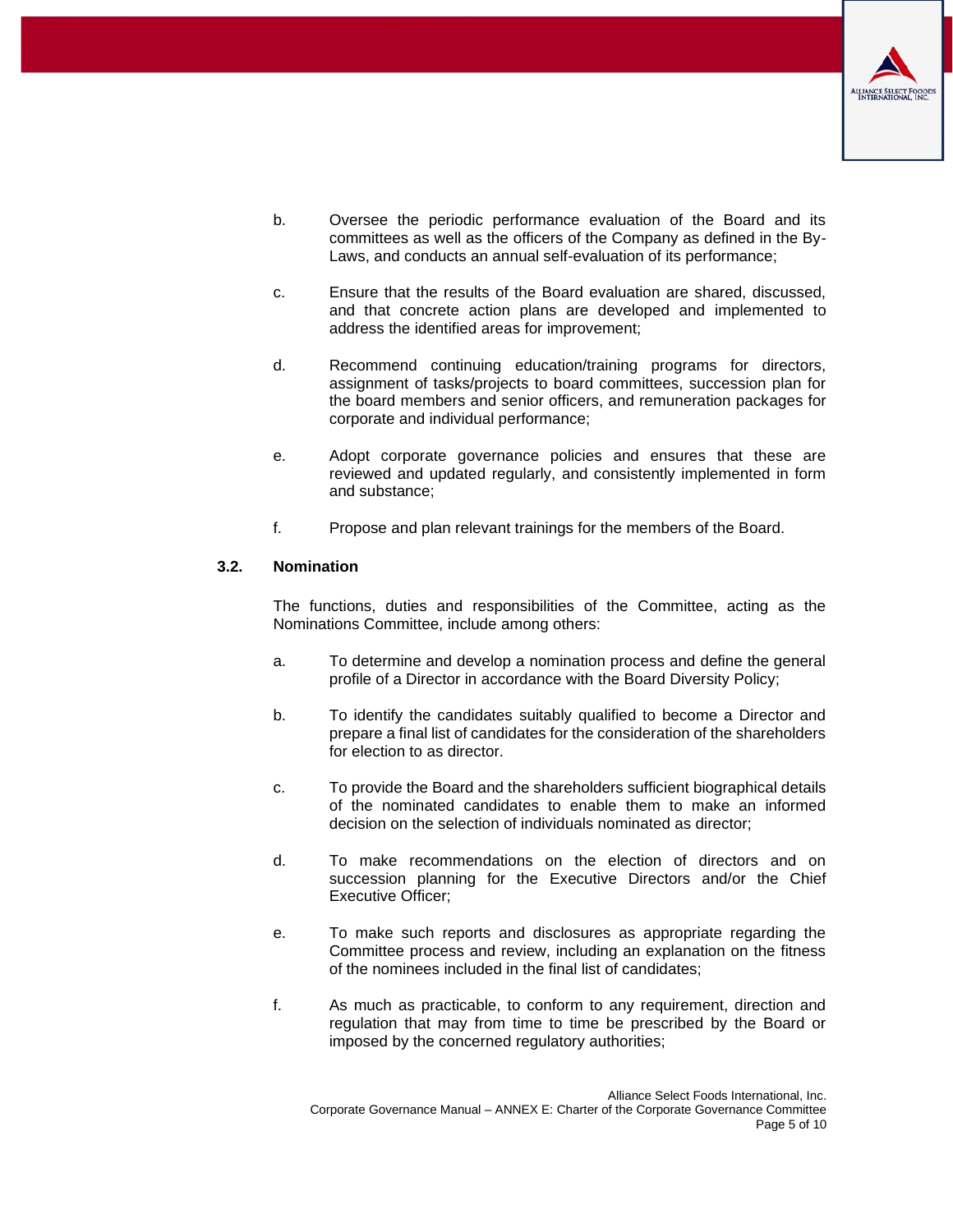

g. To do any such act necessary to enable the Committee to perform its powers and functions under this Charter and as conferred by the Board.

### **3.3. Compensation**

The functions, duties and responsibilities of the Committee, acting as the Compensation Committee, shall include among others:

- a. To make recommendations to the Board on the Company's policy and structure for all directors' and officers' remuneration and on the establishment of formal and transparent procedures for developing remuneration policy;
- b. To review and recommend, with delegated responsibility, the remuneration packages of directors and officers, keeping in mind the Board's corporate goals, objectives and strategies. This shall include, without limitation, basic salaries, deferred compensation, stock options and any benefits in kind, pension rights, incentive payments and any other compensation payments;
- c. To ensure that no director is involved in determining his own remuneration, recommendations of the Committee increasing the remuneration of the Board, if eventually approved, shall not take effect until after the expiration of the term of the Board;
- d. To administer and oversee the Company's stock option plan and policy, if any, in accordance with the terms and conditions of the share option policy, including the granting of options to the Company's directors and officers under the share option policy and the exercise of options by them thereunder (including, but not limited to, number of options, exercise price, option period, minimum period which must be held before the options can be exercised and performance targets which must be met before the options can be exercised), and/or to administer and oversee any other share incentive policy or other equity-based compensation in place from time to time;
- e. To review from time to time, as may be appropriate, this Charter and to recommend to the Board any necessary changes required.

# <span id="page-5-0"></span>**III. Composition**

- 1. The Committee shall have at least three (3) members.
- 2. As practicable, all members of the Committee shall be Non-Executive Directorswith at least a majority Independent Directors. The Chairman of the CG Committee shall not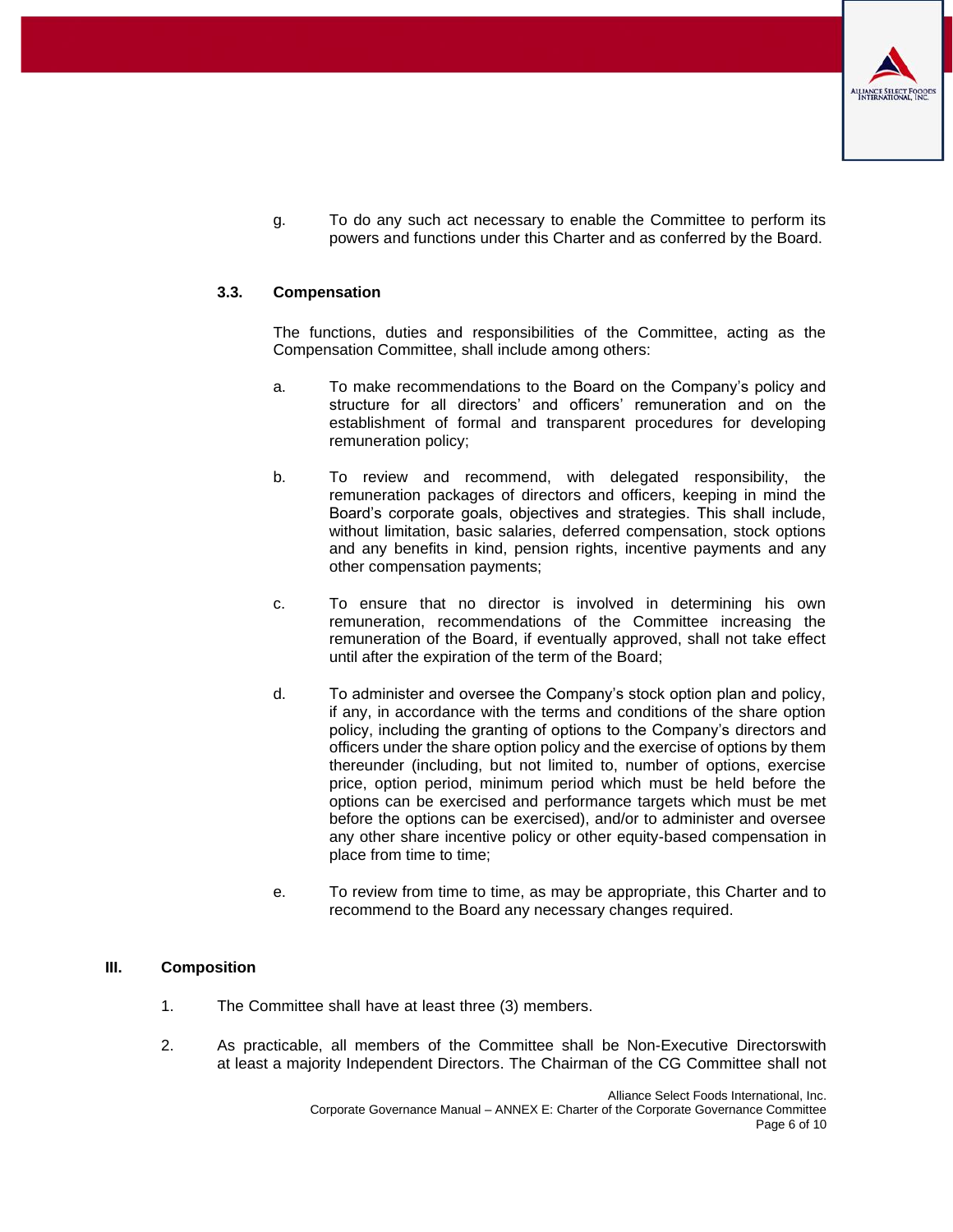

be the Chairman of any other committee.

- 3. The office of a Member shall *ipso facto* be vacated:
	- a. if he resigns as a Member of the Committee or of the Board;
	- b. if he is removed by a resolution of the Board;
	- c. if he is declared to be incompetent or of unsound mind; or
	- d. if he is subsequently disqualified from becoming a Member.

A Member shall be disqualified from being part of the Committee during the remainder of his tenure if, upon determination by the Board or Nomination Committee, he ceases to meet the qualifications for directorship, or he becomes disqualified from directorship based on any grounds for disqualification set forth in the 2017 CG Manual.

- 4. The Board may, from time to time, vary the composition of the Committee as may be required by the Securities and Exchange Commission (SEC) or other codes, rules and regulations as may be prescribed by the applicable regulatory authority.
- 5. The Company's Corporate Secretary or his/her nominee shall be the Secretary of the Committee.

# <span id="page-6-0"></span>**IV. Committee Procedures**

#### **1. Meetings**

1.1 Frequency

The Committee shall with such frequency as may be necessary or appropriate to enable it to fulfill its functions, duties and responsibilities with respect to at Corporate Governance, Nomination and Compensation; provided that the number of meetings shall not be less than two (2) times in a calendar year.

- 1.2 Notice
	- a. Notice of any meetings of the Committee will be given at least five (5) days prior to any such meeting being held unless all Members unanimously waive such notice; provided however that the Chairman of the Committee, *motu propio* or at the request of the Chairman of the Board or of the CEO, may call the meeting at shorter notice when the circumstances so require. Irrespective of the length of notice being given, attendance in a meeting by a Member shall be deemed a waiver of the notice requirement.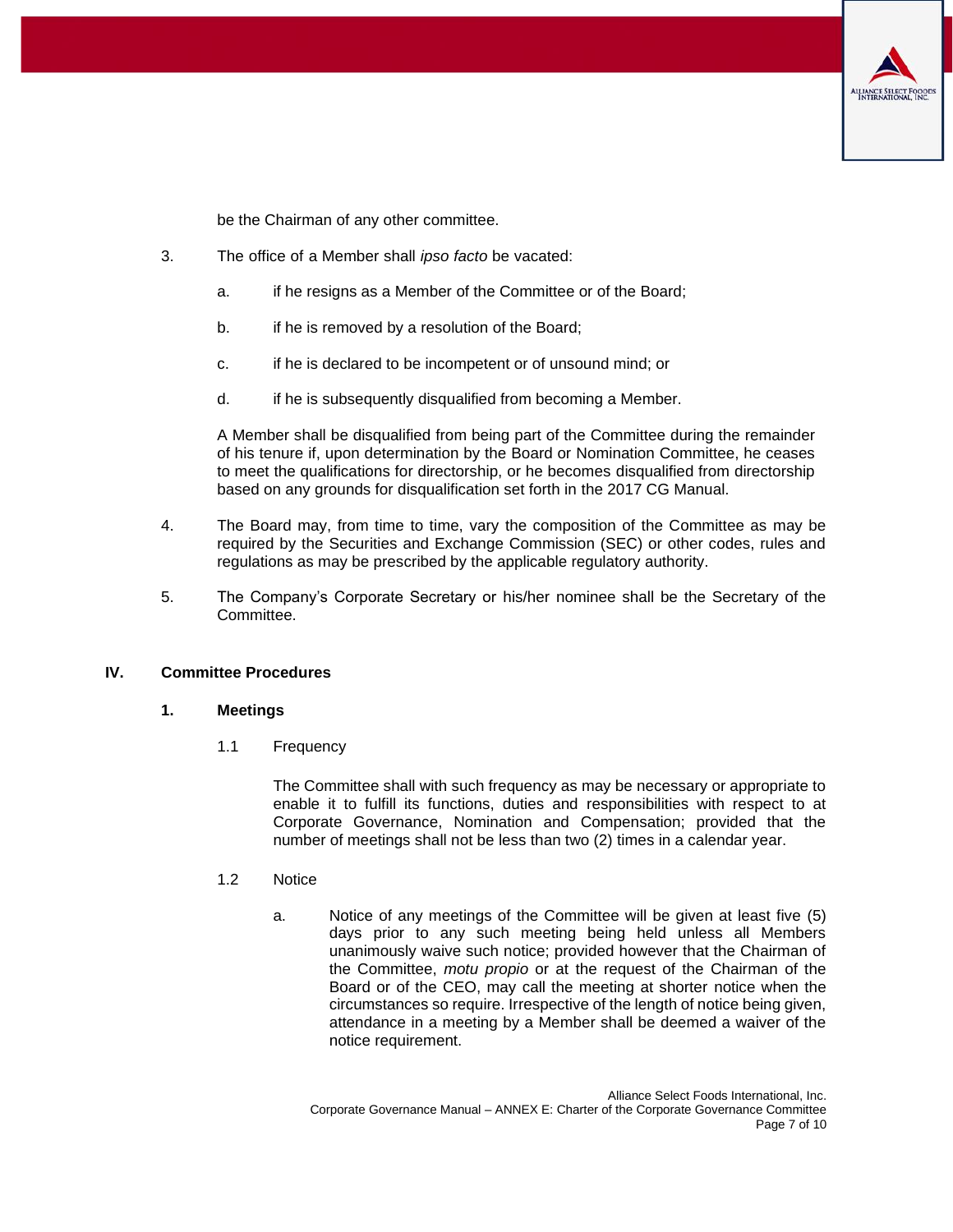

- b. Each Member shall give to the Secretary of the Committee a mailing address, an electronic mail address (e-mail) and a facsimile number for the service of notices of meetings of the Committee.
- c. Notice of a meeting of the Committee shall be deemed duly served upon a Member if it is given to him personally, or sent to him by mail, e-mail or

#### 1.3 Quorum

A majority of the members of the Committee shall constitute a quorum, provided that the majority must always include an independent, non-executive director.

If after the lapse of thirty (30) minutes from the scheduled time of the meeting, a quorum is not reached, the meeting shall be adjourned until such date, time and place as the Chairman may determine.

# **2. Attendance**

- 2.1 The Committee may invite the Chairman of the Board, other Directors, external advisers and/or any other persons who have specific responsibility for, or interest or expertise in, the subject under review to attend all or part of any meetings of the Committee. However, only Members are entitled to vote at Committee meetings.
- 2.2 Members may participate in a meeting through tele/videoconferencing in accordance with the provisions of Securities and Exchange Commission Memorandum Circular No. 15 dated November 20, 2001.
- 2.3 Only Members are entitled to vote at Committee meetings.
- 2.4 In the absence of the Chairman and/or an appointed deputy, the remaining Members present shall elect one of the Members to chair the Committee meeting.

#### **3. Escalation**

The Committee shall timely refer to the Board its recommendations or decisions which require ratification or approval by the Board or as it may deem necessary or proper.

#### **4. Resolutions**

4.1 Every resolution of at least a majority of the Members present during the meeting at which a quorum is present shall be valid.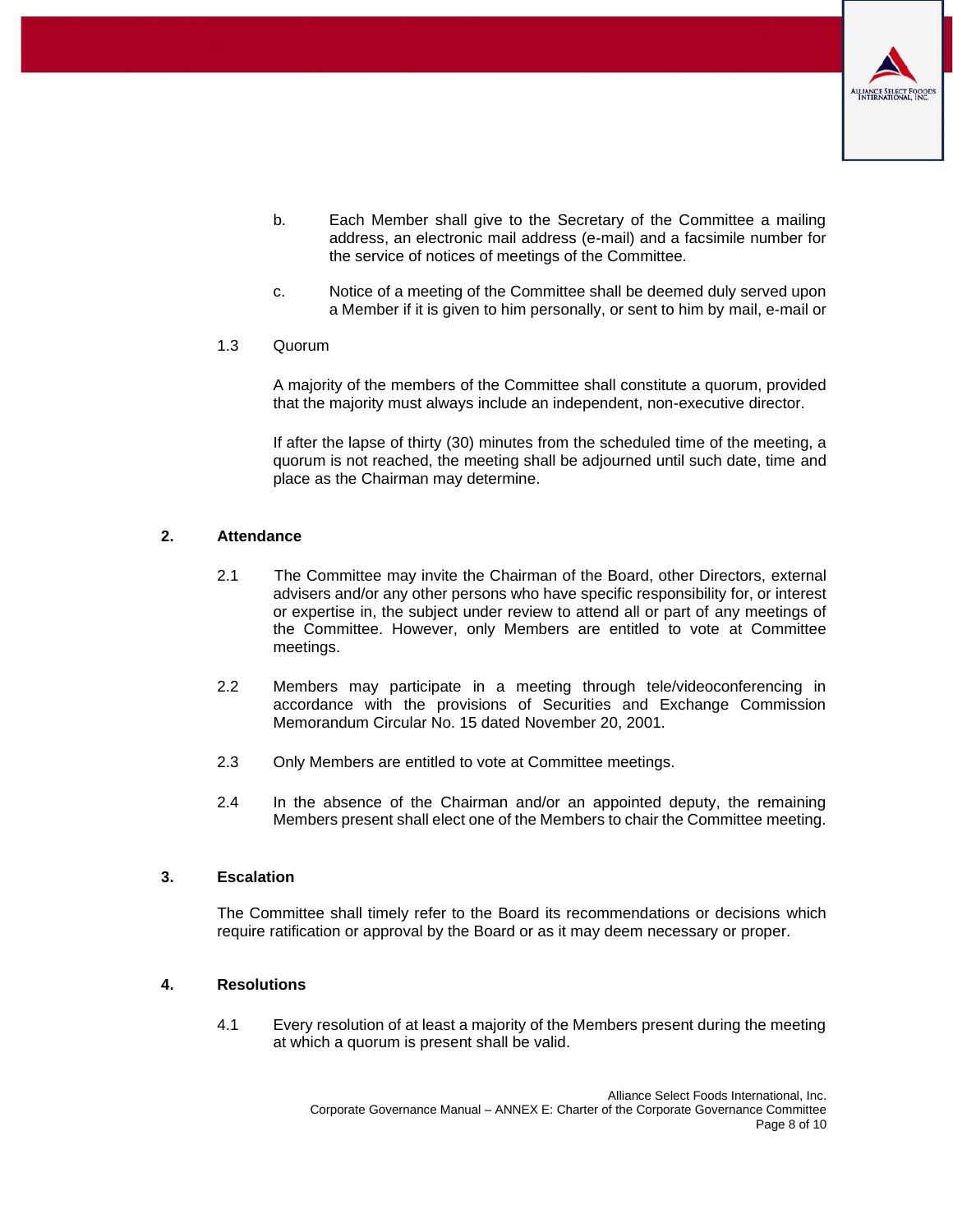

4.2 A resolution in writing signed by all Members shall be as valid and effective for all purposes as a resolution of the Committee passed at a meeting of the Committee duly convened, held and constituted. A written notification of confirmation of such resolution in writing sent by a Member shall be deemed to be his signature to such resolution in writing for such purpose. Such resolution in writing may be signed in counterparts.

# **5. Minutes and Records**

- 5.1 The Secretary of the Committee shall keep full minutes of all Committee meetings. Draft minutes of meetings of the Committee shall be sent to all Members for their comments within a reasonable time after the meeting. Final version of the minutes, duly signed by the Chairman, shall be sent to all Members for their records.
- 5.2 The Secretary of the Committee shall keep the following records:
	- a. appointments and resignation of the Members;
	- b. all agenda and other documents sent to the Members;
	- c. minutes of proceedings and meetings of the Committee; and,
	- d. such other documents as may be necessary in the performance of the Committee's functions.
- 5.3 Any such records shall be open for inspection by any Member at reasonable hours on business days. Demands for inspection must be made in good faith and for a legitimate purpose. Any cost arising from the conduct of inspection shall be borne by the Member requesting for inspection.
- 5.4 Minutes of any meeting of the Committee, if purported to be signed by the Chairman of such meeting, or by the Chairman of the next succeeding meeting, shall be conclusive evidence of the proceedings and resolutions of such meeting.

#### <span id="page-8-0"></span>**V. Remuneration of Members**

Except for the reasonable per diems approved by the Board for such purposes, no fees or other remuneration shall be payable to the Members in respect of their services under this Charter.

No fees or compensation shall be paid directly or indirectly to any Member or his firm for consultancy or advisory services rendered to the Company directly by the Member or indirectly through his firm. However, this prohibition shall not apply to ordinary compensation paid to a Member or his firm in respect of any business relationship or transaction determined to be at arm's